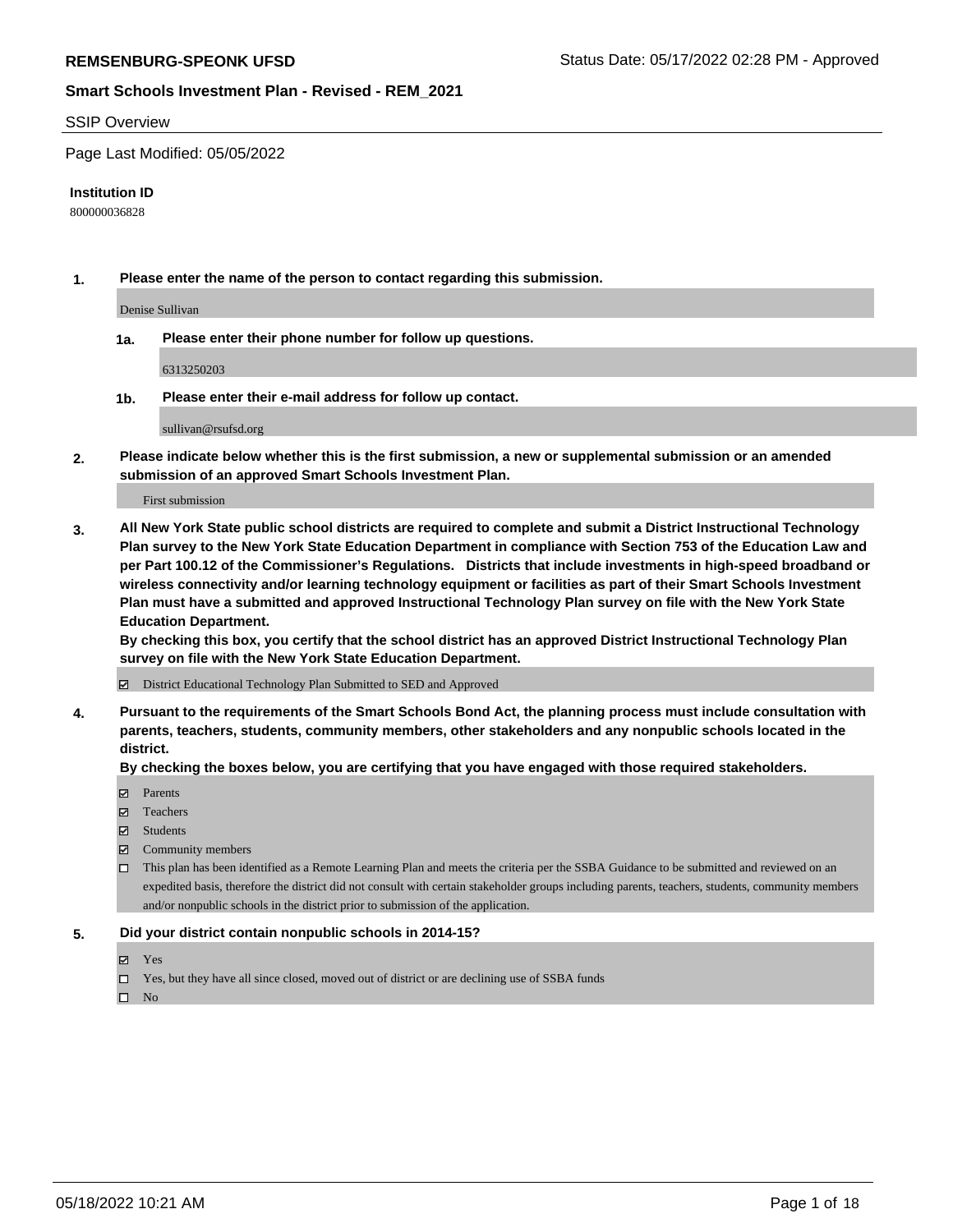#### SSIP Overview

Page Last Modified: 05/05/2022

#### **6. Certify that the following required steps have taken place by checking the boxes below:**

- The district developed and the school board approved a preliminary Smart Schools Investment Plan.
- $\boxtimes$  The preliminary plan was posted on the district website for at least 30 days. The district included an address to which any written comments on the plan should be sent.
- $\boxtimes$  The school board conducted a hearing that enabled stakeholders to respond to the preliminary plan. This hearing may have occured as part of a normal Board meeting, but adequate notice of the event must have been provided through local media and the district website for at least two weeks prior to the meeting.
- The district prepared a final plan for school board approval and such plan has been approved by the school board.
- $\boxtimes$  The final proposed plan that has been submitted has been posted on the district's website.
- This Plan has been identified as a Remote Learning Plan and meets the criteria per the SSBA Guidance to be submitted and reviewed on an expedited basis, therefore this plan has not met certain stakeholder engagement requirements including, consulting with nonpublic schools in advance of plan submission, having the school board conduct a hearing on the plan and/or posting the plan to the district website for a minimum of 30 days. This district will post the Remote Learning Plan to the district's website upon submission of the application.
- **6a. Please upload the proposed Smart Schools Investment Plan (SSIP) that was posted on the district's website, along with any supporting materials. Note that this should be different than your recently submitted Educational Technology Survey. The Final SSIP, as approved by the School Board, should also be posted on the website and remain there during the course of the projects contained therein.**

smart schools bond act 2021.pptx

**6b. Enter the webpage address where the final Smart Schools Investment Plan is posted. The Plan should remain posted for the life of the included projects.**

https://www.rsufsd.org/apps/pages/index.jsp?uREC\_ID=428059&type=d&termREC\_ID=&pREC\_ID=932482

**7. Please enter an estimate of the total number of students and staff that will benefit from this Smart Schools Investment Plan based on the cumulative projects submitted to date.**

194

**8. An LEA/School District may partner with one or more other LEA/School Districts to form a consortium to pool Smart Schools Bond Act funds for a project that meets all other Smart School Bond Act requirements. Each school district participating in the consortium will need to file an approved Smart Schools Investment Plan for the project and submit a signed Memorandum of Understanding that sets forth the details of the consortium including the roles of each respective district.**

 $\Box$  The district plans to participate in a consortium to partner with other school district(s) to implement a Smart Schools project.

**9. Please enter the name and 6-digit SED Code for each LEA/School District participating in the Consortium.**

| <b>Partner LEA/District</b> | <b>ISED BEDS Code</b> |
|-----------------------------|-----------------------|
| (No Response)               | (No Response)         |

#### **10. Please upload a signed Memorandum of Understanding with all of the participating Consortium partners.**

(No Response)

## **11. Your district's Smart Schools Bond Act Allocation is:**

\$56,703

#### **12. Final 2014-15 BEDS Enrollment to calculate Nonpublic Sharing Requirement**

|            | Public Enrollment | Nonpublic Enrollment | <b>Total Enrollment</b> | Nonpublic Percentage |
|------------|-------------------|----------------------|-------------------------|----------------------|
| Enrollment | 158               | 105                  | 263.00                  | 39.92                |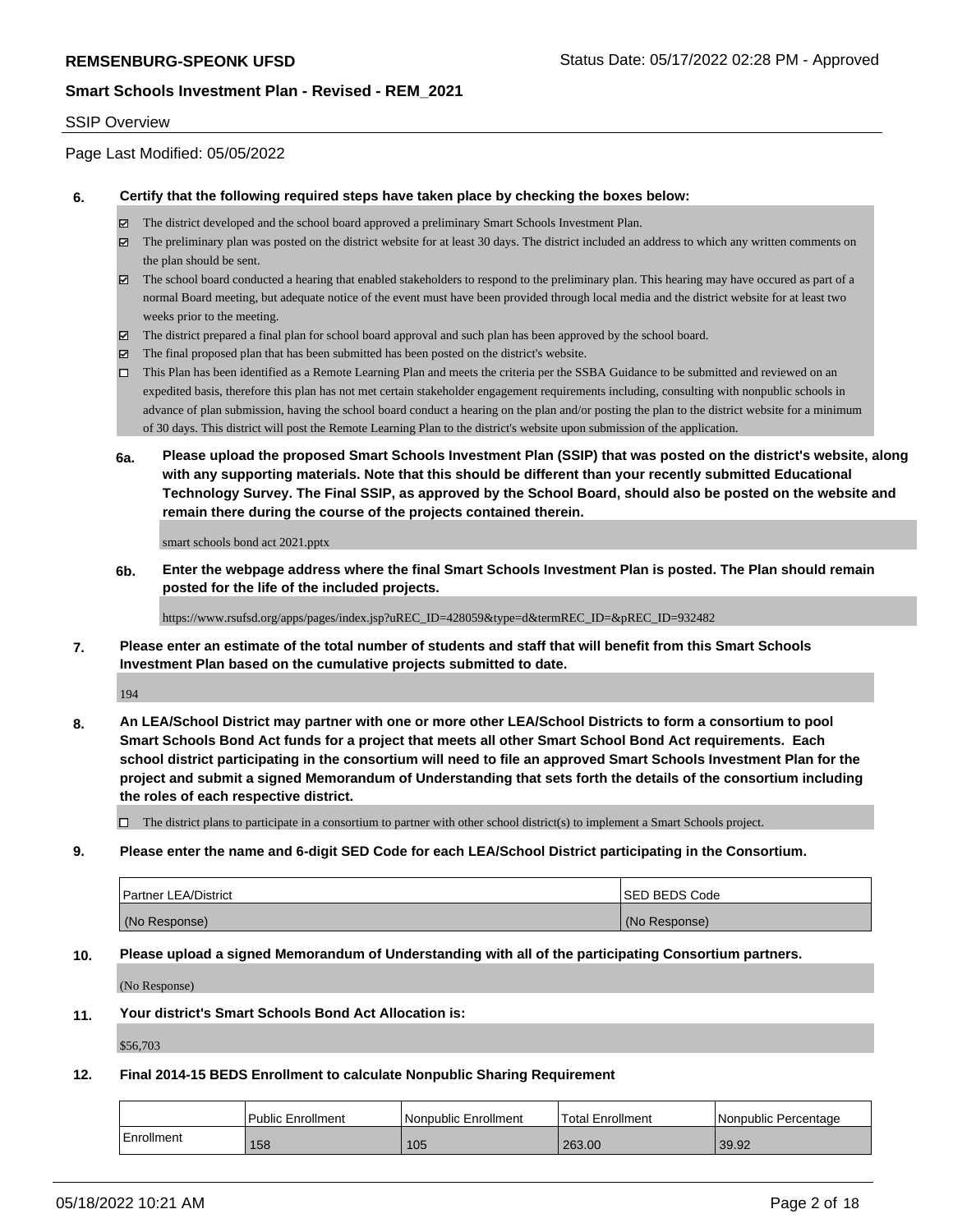# SSIP Overview

Page Last Modified: 05/05/2022

**13. This table compares each category budget total, as entered in that category's page, to the total expenditures listed in the category's expenditure table. Any discrepancies between the two must be resolved before submission.**

|                                            | Sub-Allocations | <b>Expenditure Totals</b> | Difference |
|--------------------------------------------|-----------------|---------------------------|------------|
| <b>School Connectivity</b>                 | 0.00            | 0.00                      | 0.00       |
| Connectivity Projects for<br>l Communities | 0.00            | 0.00                      | 0.00       |
| Classroom Technology                       | 0.00            | 0.00                      | 0.00       |
| Pre-Kindergarten Classrooms                | 0.00            | 0.00                      | 0.00       |
| Replace Transportable<br><b>Classrooms</b> | 0.00            | 0.00                      | 0.00       |
| High-Tech Security Features                | 9,183.41        | 9,183.41                  | 0.00       |
| Nonpublic Loan                             | 0.00            | 0.00                      | 0.00       |
| Totals:                                    | 9,183           | 9,183                     | 0          |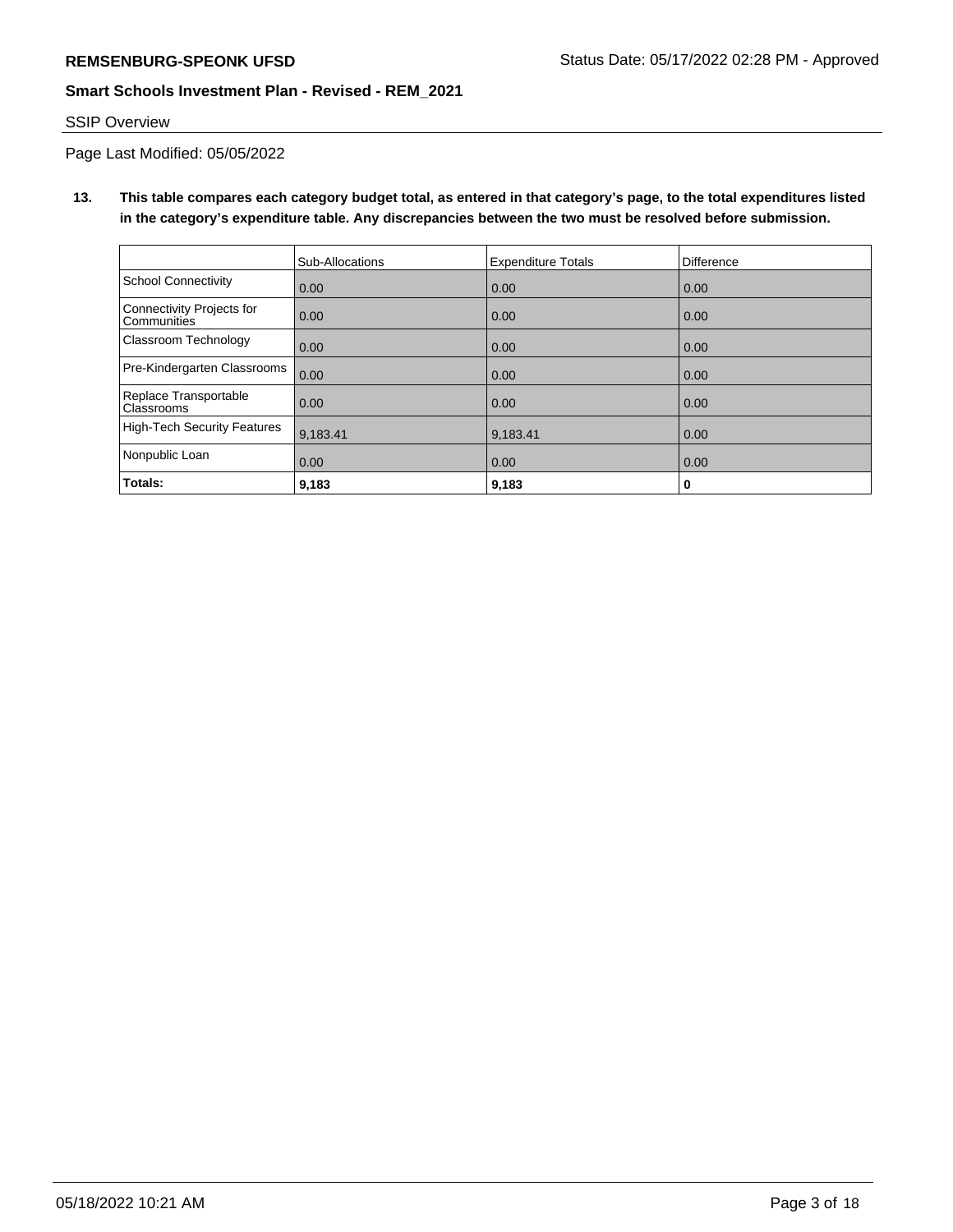#### School Connectivity

Page Last Modified: 06/08/2021

- **1. In order for students and faculty to receive the maximum benefit from the technology made available under the Smart Schools Bond Act, their school buildings must possess sufficient connectivity infrastructure to ensure that devices can be used during the school day. Smart Schools Investment Plans must demonstrate that:**
	- **• sufficient infrastructure that meets the Federal Communications Commission's 100 Mbps per 1,000 students standard currently exists in the buildings where new devices will be deployed, or**
	- **• is a planned use of a portion of Smart Schools Bond Act funds, or**
	- **• is under development through another funding source.**

**Smart Schools Bond Act funds used for technology infrastructure or classroom technology investments must increase the number of school buildings that meet or exceed the minimum speed standard of 100 Mbps per 1,000 students and staff within 12 months. This standard may be met on either a contracted 24/7 firm service or a "burstable" capability. If the standard is met under the burstable criteria, it must be:**

**1. Specifically codified in a service contract with a provider, and**

**2. Guaranteed to be available to all students and devices as needed, particularly during periods of high demand, such as computer-based testing (CBT) periods.**

**Please describe how your district already meets or is planning to meet this standard within 12 months of plan submission.**

(No Response)

- **1a. If a district believes that it will be impossible to meet this standard within 12 months, it may apply for a waiver of this requirement, as described on the Smart Schools website. The waiver must be filed and approved by SED prior to submitting this survey.**
	- By checking this box, you are certifying that the school district has an approved waiver of this requirement on file with the New York State Education Department.
- **2. Connectivity Speed Calculator (Required). If the district currently meets the required speed, enter "Currently Met" in the last box: Expected Date When Required Speed Will be Met.**

|                  | l Number of     | Required Speed | Current Speed in Expected Speed |                                    | Expected Date |
|------------------|-----------------|----------------|---------------------------------|------------------------------------|---------------|
|                  | <b>Students</b> | l in Mbps      | <b>Mbps</b>                     | to be Attained                     | When Reauired |
|                  |                 |                |                                 | Within 12 Months Speed Will be Met |               |
| Calculated Speed | (No Response)   | 0.00           | (No Response)                   | (No Response)                      | (No Response) |

**3. Describe how you intend to use Smart Schools Bond Act funds for high-speed broadband and/or wireless connectivity projects in school buildings.**

(No Response)

**4. Describe the linkage between the district's District Instructional Technology Plan and how the proposed projects will improve teaching and learning. (There should be a link between your response to this question and your responses to Question 1 in Section IV - NYSED Initiatives Alignment: "Explain how the district use of instructional technology will serve as a part of a comprehensive and sustained effort to support rigorous academic standards attainment and performance improvement for students."** 

**Your answer should also align with your answers to the questions in Section II - Strategic Technology Planning and the associated Action Steps in Section III - Action Plan.)**

(No Response)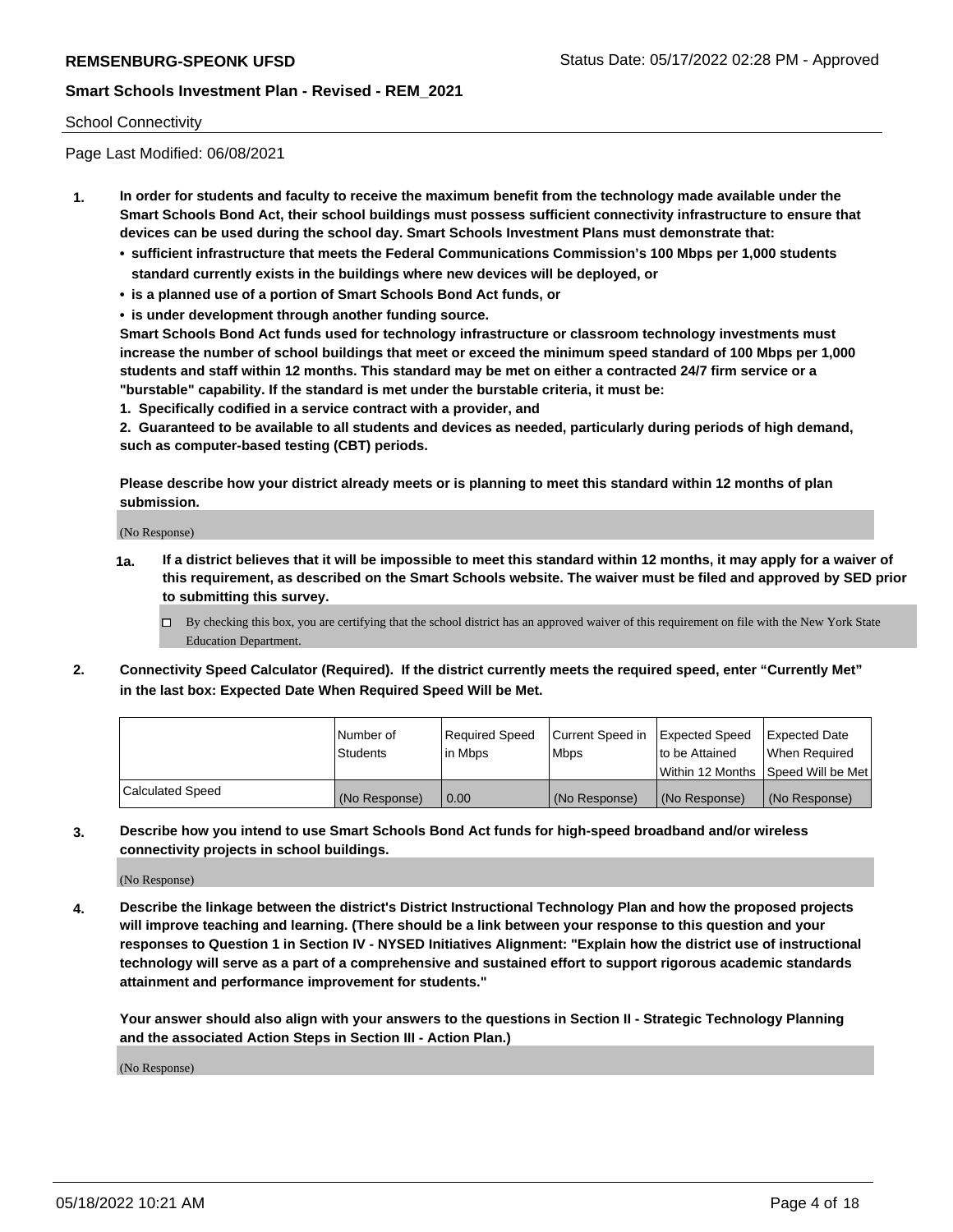#### School Connectivity

Page Last Modified: 06/08/2021

**5. If the district wishes to have students and staff access the Internet from wireless devices within the school building, or in close proximity to it, it must first ensure that it has a robust Wi-Fi network in place that has sufficient bandwidth to meet user demand.**

**Please describe how you have quantified this demand and how you plan to meet this demand.**

(No Response)

**6. Smart Schools plans with any expenditures in the School Connectivity category require a project number from the Office of Facilities Planning. Districts must submit an SSBA LOI and receive project numbers prior to submitting the SSIP. As indicated on the LOI, some projects may be eligible for a streamlined review and will not require a building permit.**

**Please indicate on a separate row each project number given to you by the Office of Facilities Planning.**

| <b>Project Number</b> |  |
|-----------------------|--|
| (No Response)         |  |

**7. Certain high-tech security and connectivity infrastructure projects may be eligible for an expedited review process as determined by the Office of Facilities Planning.**

**Was your project deemed eligible for streamlined review?**

(No Response)

#### **8. Include the name and license number of the architect or engineer of record.**

| Name          | I License Number |
|---------------|------------------|
| (No Response) | (No Response)    |

#### **9. Public Expenditures – Loanable (Counts toward the nonpublic loan calculation)**

| Select the allowable expenditure type.<br>Repeat to add another item under each type. | <b>PUBLIC</b> Items to be<br>Purchased | Quantity         | Cost Per Item    | <b>Total Cost</b> |
|---------------------------------------------------------------------------------------|----------------------------------------|------------------|------------------|-------------------|
| (No Response)                                                                         | (No Response)                          | (No<br>Response) | (No<br>Response) | 0.00              |
|                                                                                       |                                        | 0                | 0.00             |                   |

### **10. Public Expenditures – Non-Loanable (Does not count toward nonpublic loan calculation)**

| Select the allowable expenditure | <b>PUBLIC</b> Items to be purchased | Quantity      | Cost per Item | <b>Total Cost</b> |
|----------------------------------|-------------------------------------|---------------|---------------|-------------------|
| type.                            |                                     |               |               |                   |
| Repeat to add another item under |                                     |               |               |                   |
| each type.                       |                                     |               |               |                   |
| (No Response)                    | (No Response)                       | (No Response) | (No Response) | 0.00              |
|                                  |                                     | U             | 0.00          |                   |

#### **11. Final 2014-15 BEDS Enrollment to calculate Nonpublic Sharing Requirement (no changes allowed.)**

|            | Public Enrollment | Nonpublic Enrollment | <b>Total Enrollment</b> | Nonpublic Percentage |
|------------|-------------------|----------------------|-------------------------|----------------------|
| Enrollment | 158               | 105                  | 263.00                  | 39.92                |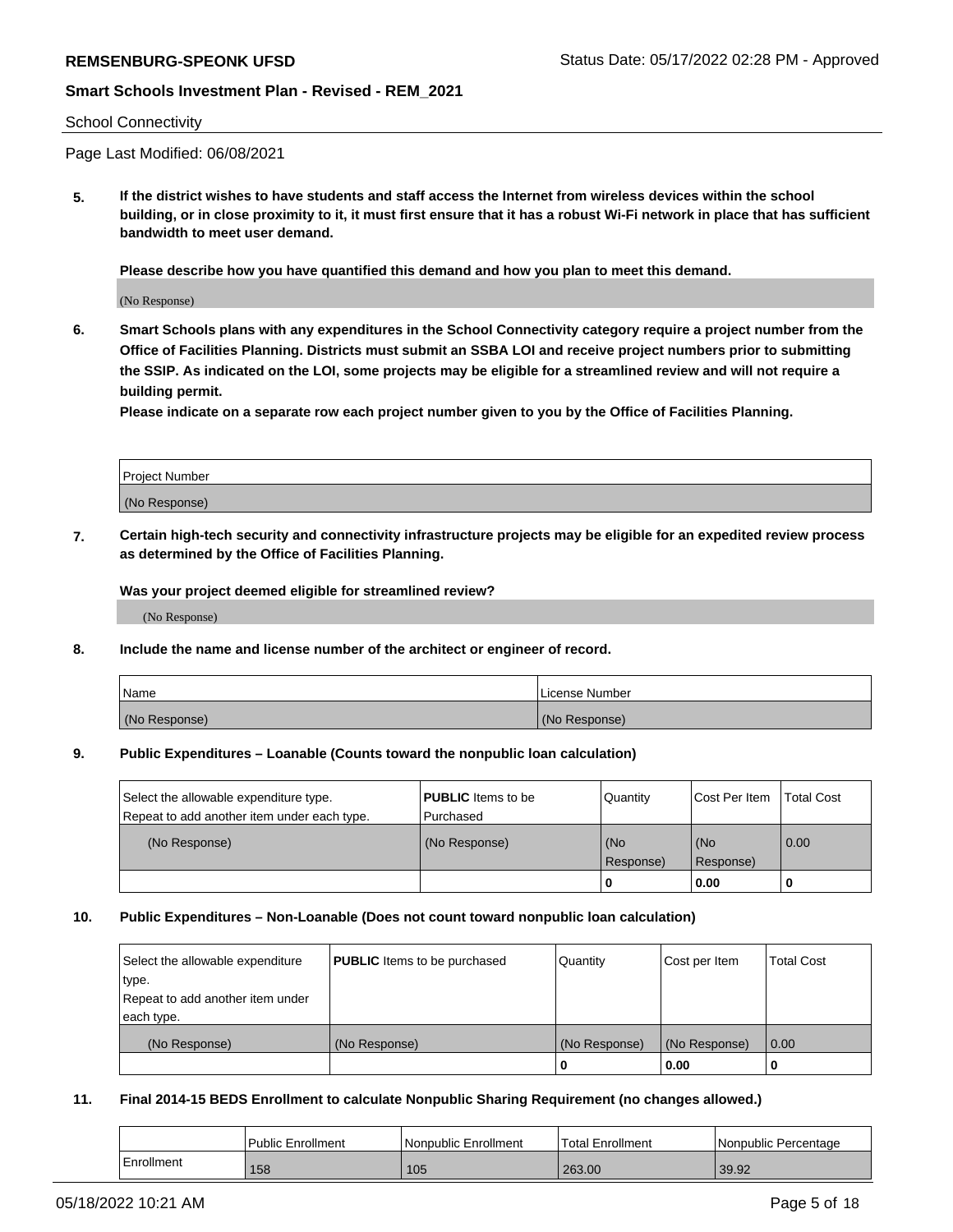# School Connectivity

Page Last Modified: 06/08/2021

## **12. Total Public Budget - Loanable (Counts toward the nonpublic loan calculation)**

|                                               | <b>Public Allocations</b> | <b>Estimated Nonpublic Loan</b><br>Amount | <b>Estimated Total Sub-Allocations</b> |
|-----------------------------------------------|---------------------------|-------------------------------------------|----------------------------------------|
| Network/Access Costs                          | (No Response)             | 0.00                                      | 0.00                                   |
| School Internal Connections and<br>Components | (No Response)             | 0.00                                      | 0.00                                   |
| Other                                         | (No Response)             | 0.00                                      | 0.00                                   |
| Totals:                                       | 0.00                      |                                           | 0                                      |

### **13. Total Public Budget – Non-Loanable (Does not count toward the nonpublic loan calculation)**

|                                            | Sub-          |
|--------------------------------------------|---------------|
|                                            | Allocation    |
| Network/Access Costs                       | (No Response) |
| <b>Outside Plant Costs</b>                 | (No Response) |
| School Internal Connections and Components | (No Response) |
| Professional Services                      | (No Response) |
| Testing                                    | (No Response) |
| <b>Other Upfront Costs</b>                 | (No Response) |
| <b>Other Costs</b>                         | (No Response) |
| Totals:                                    | 0.00          |

### **14. School Connectivity Totals**

|                          | Total Sub-Allocations |
|--------------------------|-----------------------|
| Total Loanable Items     | $\overline{0.00}$     |
| Total Non-Ioanable Items | 0.00                  |
| Totals:                  | 0                     |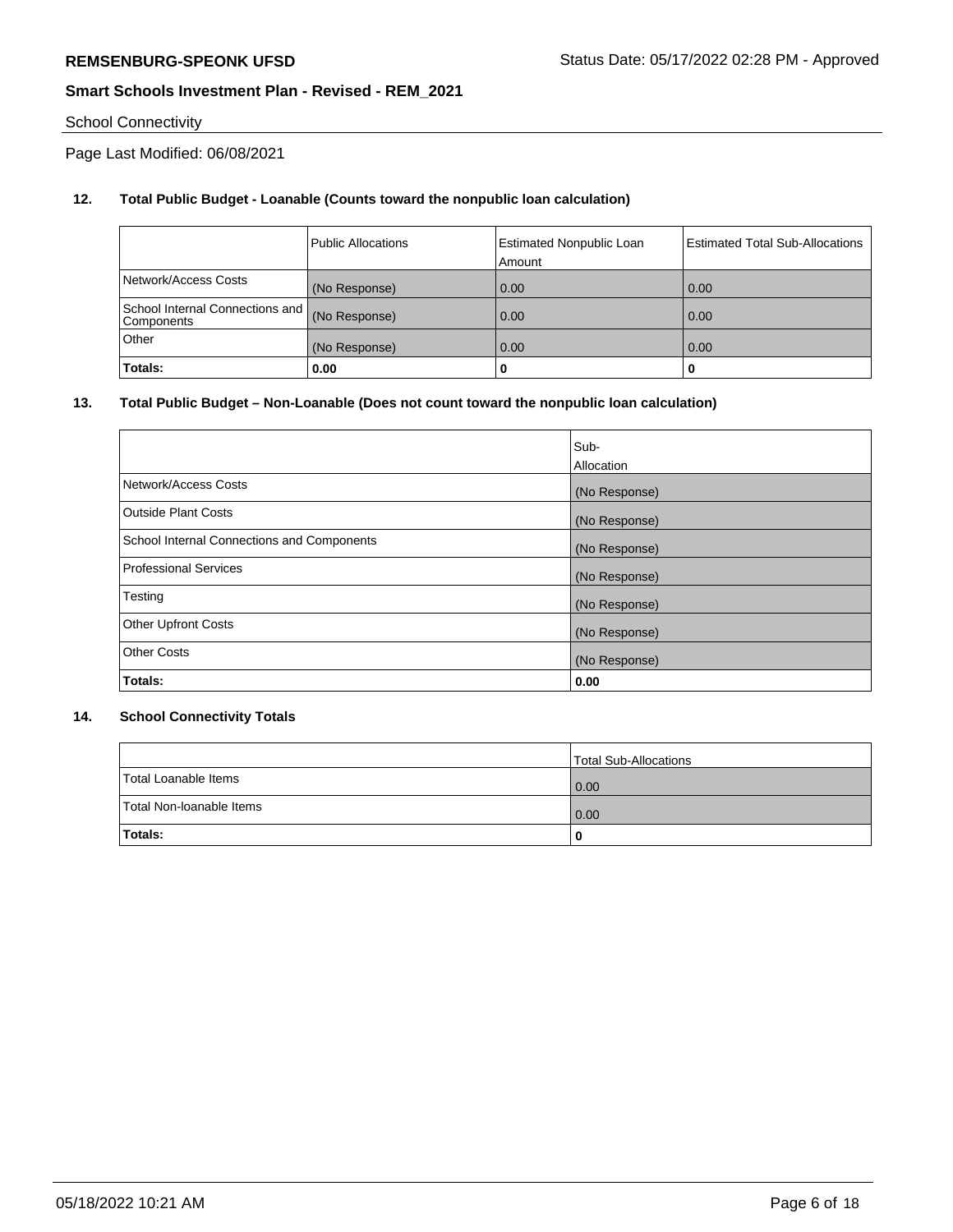Community Connectivity (Broadband and Wireless)

Page Last Modified: 06/08/2021

**1. Describe how you intend to use Smart Schools Bond Act funds for high-speed broadband and/or wireless connectivity projects in the community.**

(No Response)

**2. Please describe how the proposed project(s) will promote student achievement and increase student and/or staff access to the Internet in a manner that enhances student learning and/or instruction outside of the school day and/or school building.**

(No Response)

**3. Community connectivity projects must comply with all the necessary local building codes and regulations (building and related permits are not required prior to plan submission).**

 $\Box$  I certify that we will comply with all the necessary local building codes and regulations.

**4. Please describe the physical location of the proposed investment.**

(No Response)

**5. Please provide the initial list of partners participating in the Community Connectivity Broadband Project, along with their Federal Tax Identification (Employer Identification) number.**

| <b>Project Partners</b> | l Federal ID # |
|-------------------------|----------------|
| (No Response)           | (No Response)  |
| (No Response)           | (No Response)  |

**6. Please detail the type, quantity, per unit cost and total cost of the eligible items under each sub-category.**

| Select the allowable expenditure | Item to be purchased | Quantity      | Cost per Item | <b>Total Cost</b> |
|----------------------------------|----------------------|---------------|---------------|-------------------|
| type.                            |                      |               |               |                   |
| Repeat to add another item under |                      |               |               |                   |
| each type.                       |                      |               |               |                   |
| (No Response)                    | (No Response)        | (No Response) | (No Response) | 0.00              |
| (No Response)                    | (No Response)        | (No Response) | (No Response) | 0.00              |
|                                  |                      | 0             | 0.00          |                   |

**7. If you are submitting an allocation for Community Connectivity, complete this table.**

**Note that the calculated Total at the bottom of the table must equal the Total allocation for this category that you entered in the SSIP Overview overall budget.**

|                                    | Sub-Allocation |
|------------------------------------|----------------|
| Network/Access Costs               | (No Response)  |
| Outside Plant Costs                | (No Response)  |
| <b>Tower Costs</b>                 | (No Response)  |
| <b>Customer Premises Equipment</b> | (No Response)  |
| Professional Services              | (No Response)  |
| Testing                            | (No Response)  |
| <b>Other Upfront Costs</b>         | (No Response)  |
| <b>Other Costs</b>                 | (No Response)  |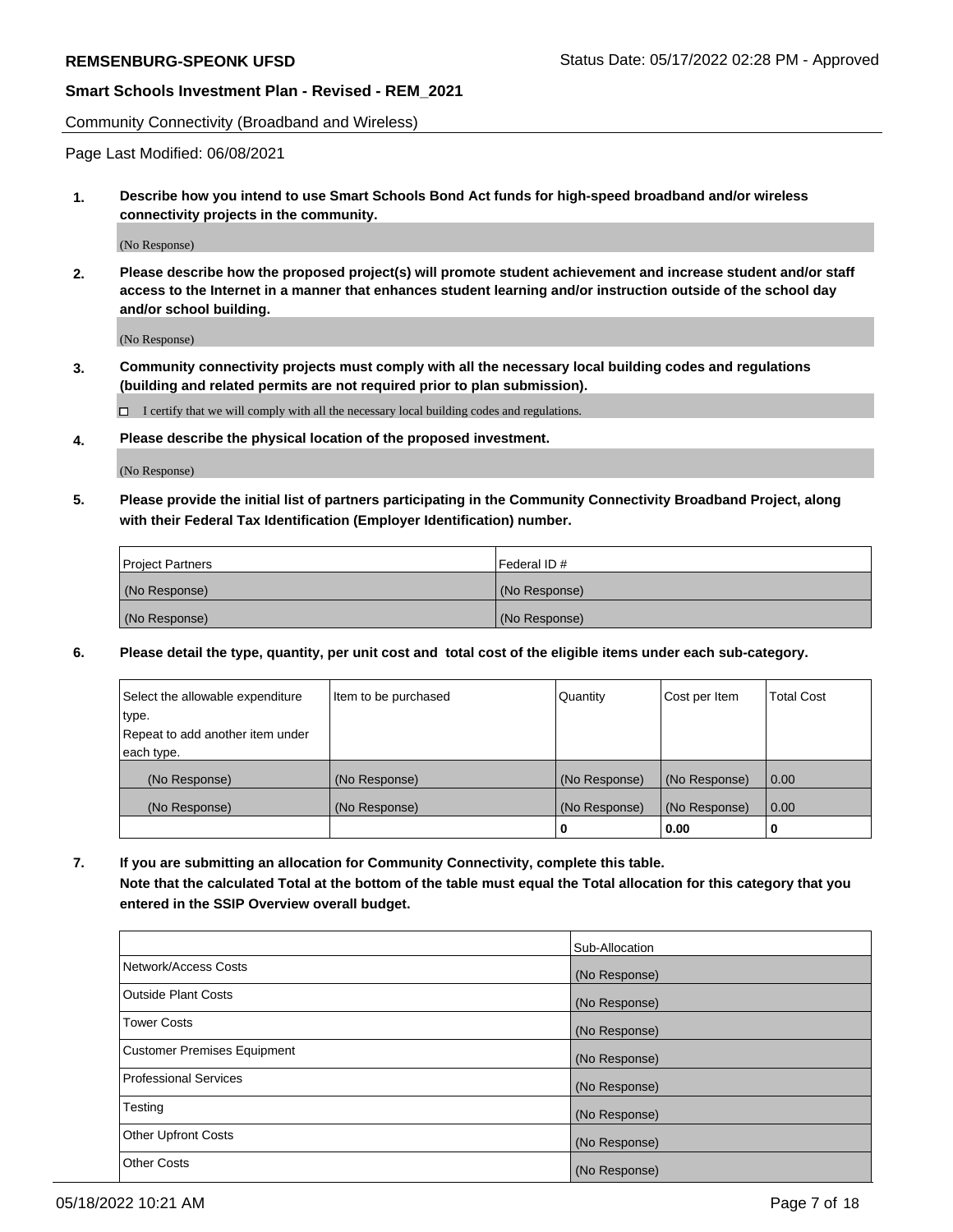Community Connectivity (Broadband and Wireless)

# Page Last Modified: 06/08/2021

| Totals: | 0.00      |
|---------|-----------|
|         | .<br>аног |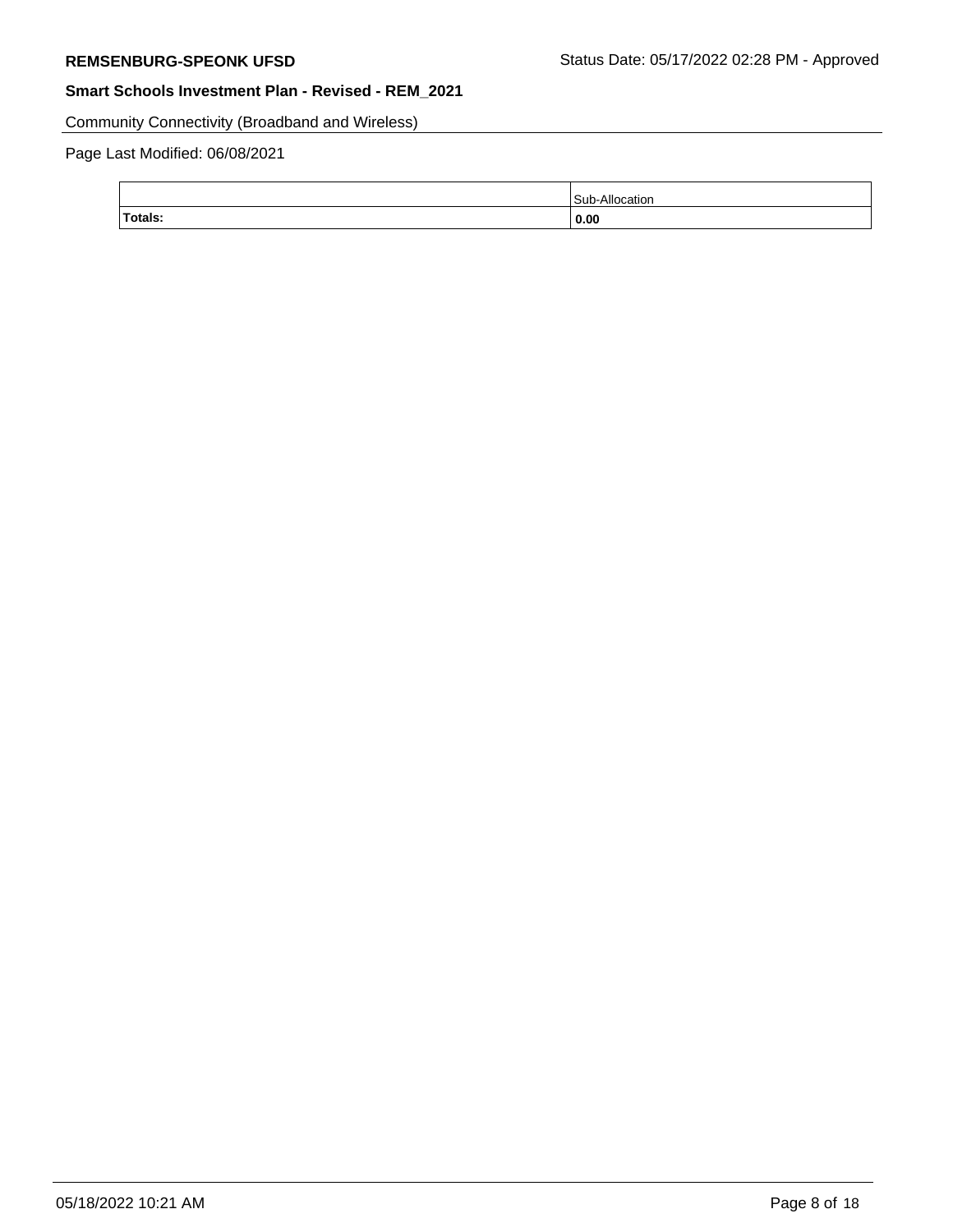#### Classroom Learning Technology

Page Last Modified: 06/08/2021

**1. In order for students and faculty to receive the maximum benefit from the technology made available under the Smart Schools Bond Act, their school buildings must possess sufficient connectivity infrastructure to ensure that devices can be used during the school day. Smart Schools Investment Plans must demonstrate that sufficient infrastructure that meets the Federal Communications Commission's 100 Mbps per 1,000 students standard currently exists in the buildings where new devices will be deployed, or is a planned use of a portion of Smart Schools Bond Act funds, or is under development through another funding source.**

**Smart Schools Bond Act funds used for technology infrastructure or classroom technology investments must increase the number of school buildings that meet or exceed the minimum speed standard of 100 Mbps per 1,000 students and staff within 12 months. This standard may be met on either a contracted 24/7 firm service or a "burstable" capability. If the standard is met under the burstable criteria, it must be:**

**1. Specifically codified in a service contract with a provider, and**

**2. Guaranteed to be available to all students and devices as needed, particularly during periods of high demand, such as computer-based testing (CBT) periods.**

**Please describe how your district already meets or is planning to meet this standard within 12 months of plan submission.**

(No Response)

- **1a. If a district believes that it will be impossible to meet this standard within 12 months, it may apply for a waiver of this requirement, as described on the Smart Schools website. The waiver must be filed and approved by SED prior to submitting this survey.**
	- By checking this box, you are certifying that the school district has an approved waiver of this requirement on file with the New York State Education Department.
- **2. Connectivity Speed Calculator (Required). If the district currently meets the required speed, enter "Currently Met" in the last box: Expected Date When Required Speed Will be Met.**

|                  | Number of     | Required Speed | Current Speed in | Expected Speed | Expected Date                           |
|------------------|---------------|----------------|------------------|----------------|-----------------------------------------|
|                  | Students      | lin Mbps       | <b>Mbps</b>      | to be Attained | When Required                           |
|                  |               |                |                  |                | l Within 12 Months ISpeed Will be Met l |
| Calculated Speed | (No Response) | 0.00           | (No Response)    | (No Response)  | (No Response)                           |

**3. If the district wishes to have students and staff access the Internet from wireless devices within the school building, or in close proximity to it, it must first ensure that it has a robust Wi-Fi network in place that has sufficient bandwidth to meet user demand.**

**Please describe how you have quantified this demand and how you plan to meet this demand.**

(No Response)

**4. All New York State public school districts are required to complete and submit an Instructional Technology Plan survey to the New York State Education Department in compliance with Section 753 of the Education Law and per Part 100.12 of the Commissioner's Regulations.**

**Districts that include educational technology purchases as part of their Smart Schools Investment Plan must have a submitted and approved Instructional Technology Plan survey on file with the New York State Education Department.**

- By checking this box, you are certifying that the school district has an approved Instructional Technology Plan survey on file with the New York State Education Department.
- **5. Describe the devices you intend to purchase and their compatibility with existing or planned platforms or systems. Specifically address the adequacy of each facility's electrical, HVAC and other infrastructure necessary to install and support the operation of the planned technology.**

(No Response)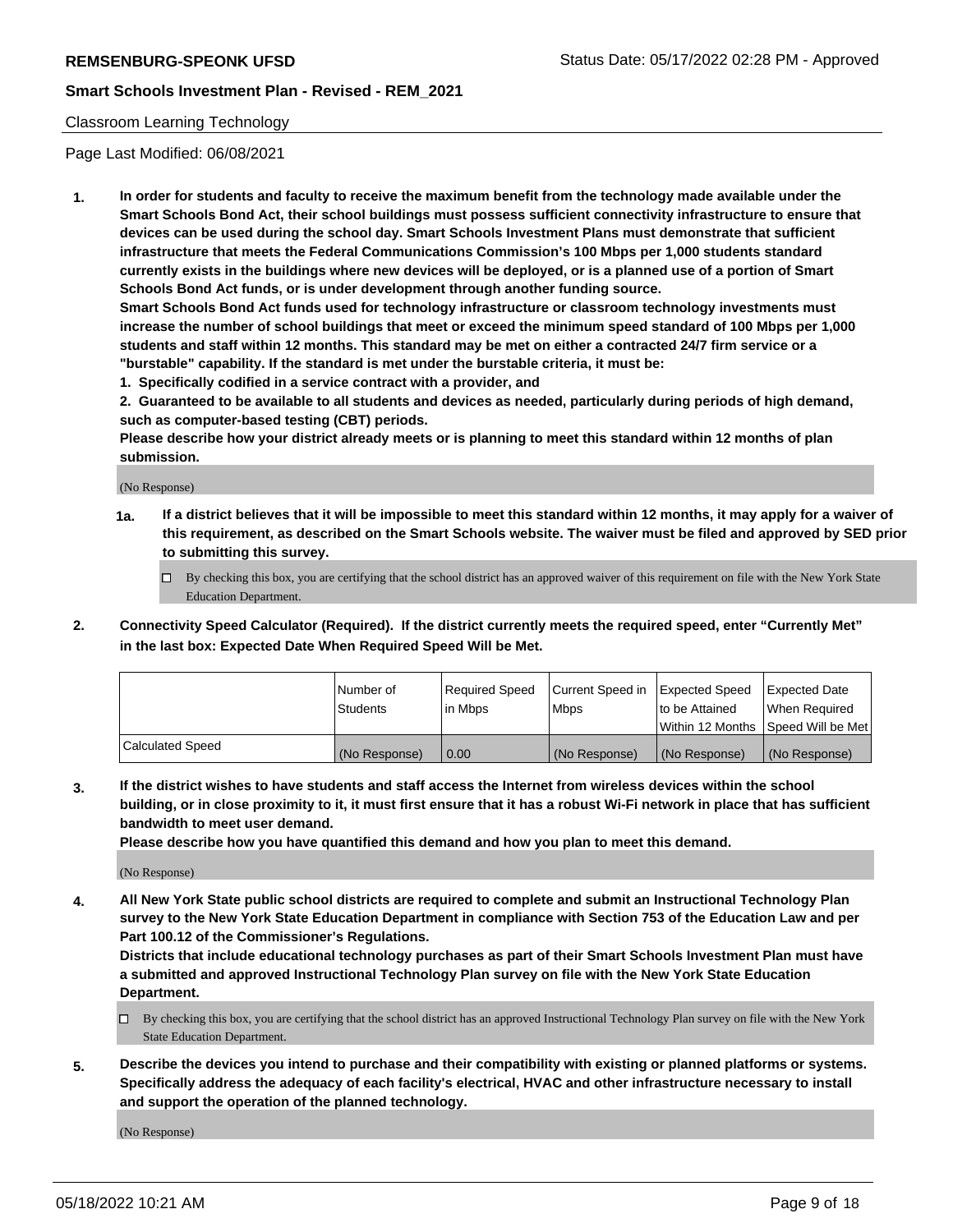#### Classroom Learning Technology

Page Last Modified: 06/08/2021

- **6. Describe how the proposed technology purchases will:**
	- **> enhance differentiated instruction;**
	- **> expand student learning inside and outside the classroom;**
	- **> benefit students with disabilities and English language learners; and**
	- **> contribute to the reduction of other learning gaps that have been identified within the district.**

**The expectation is that districts will place a priority on addressing the needs of students who struggle to succeed in a rigorous curriculum. Responses in this section should specifically address this concern and align with the district's Instructional Technology Plan (in particular Question 2 of E. Curriculum and Instruction: "Does the district's instructional technology plan address the needs of students with disabilities to ensure equitable access to instruction, materials and assessments?" and Question 3 of the same section: "Does the district's instructional technology plan address the provision of assistive technology specifically for students with disabilities to ensure access to and participation in the general curriculum?")**

**In addition, describe how the district ensures equitable access to instruction, materials and assessments and participation in the general curriculum for both SWD and English Language Learners/Multilingual Learners (ELL/MLL) students.**

**Please note: If this plan has been identified as a Remote Learning Plan to be submitted and reviewed on an expedited basis, the district should explain how this plan will facilitate remote and hybrid learning, in lieu of responding to the question above.**

(No Response)

**7. Where appropriate, describe how the proposed technology purchases will enhance ongoing communication with parents and other stakeholders and help the district facilitate technology-based regional partnerships, including distance learning and other efforts.**

(No Response)

**8. Describe the district's plan to provide professional development to ensure that administrators, teachers and staff can employ the technology purchased to enhance instruction successfully.**

**Note: This response should be aligned and expanded upon in accordance with your district's response to Question 1 of F. Professional Development of your Instructional Technology Plan: "Please provide a summary of professional development offered to teachers and staff, for the time period covered by this plan, to support technology to enhance teaching and learning. Please include topics, audience and method of delivery within your summary."**

**Please note: If this plan has been identified as a Remote Learning Plan to be submitted and reviewed on an expedited basis, the district should provide a statement confirming that the district has provided or will provide professional development on these devices to its staff, in lieu of responding to the question above.**

(No Response)

**9. Districts must contact one of the SUNY/CUNY teacher preparation programs listed on the document on the left side of the page that supplies the largest number of the district's new teachers to request advice on innovative uses and best practices at the intersection of pedagogy and educational technology.**

- By checking this box, you certify that you have contacted the SUNY/CUNY teacher preparation program that supplies the largest number of your new teachers to request advice on these issues.
- **9a. Please enter the name of the SUNY or CUNY Institution that you contacted.**

(No Response)

**9b. Enter the primary Institution phone number.**

(No Response)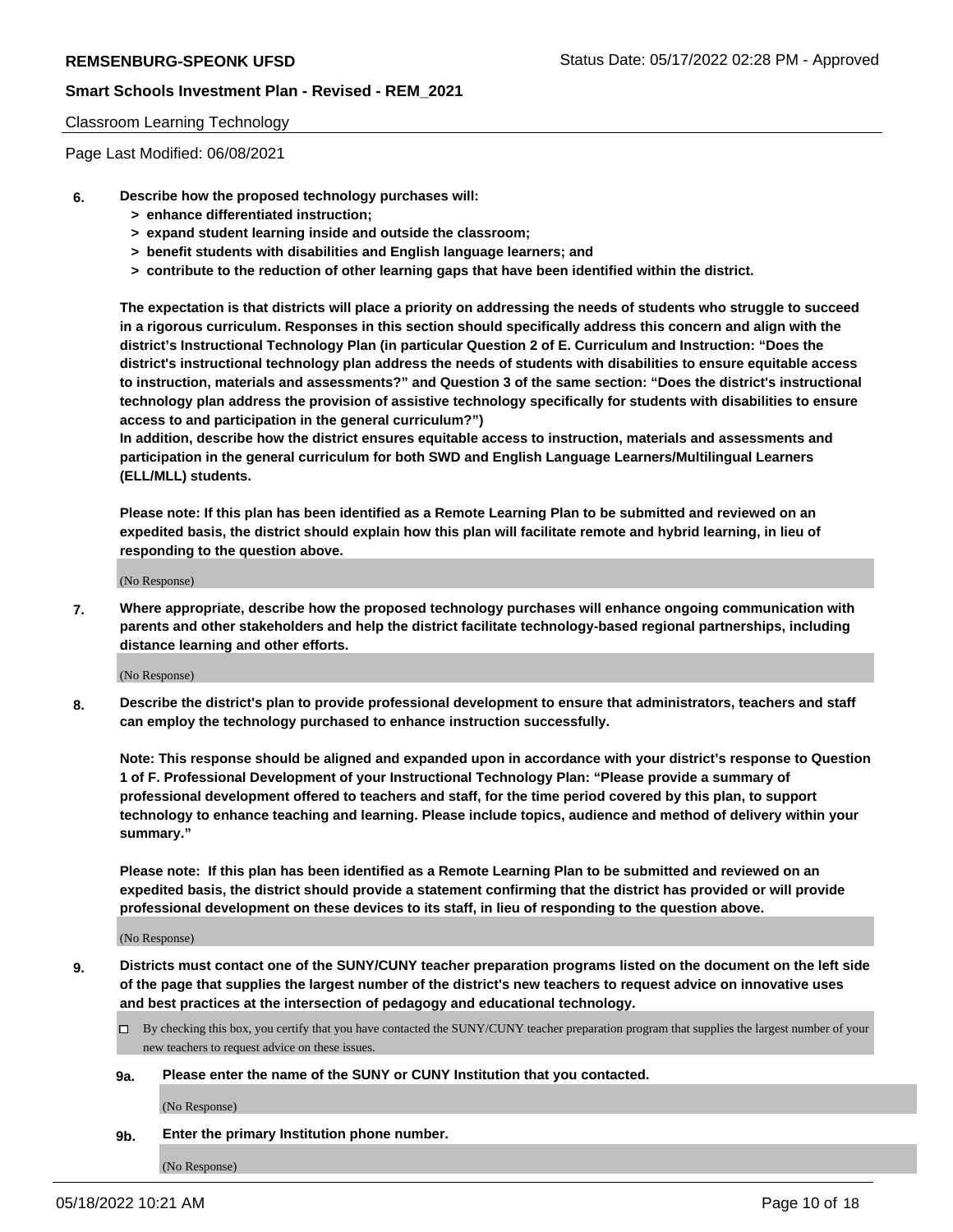#### Classroom Learning Technology

Page Last Modified: 06/08/2021

**9c. Enter the name of the contact person with whom you consulted and/or will be collaborating with on innovative uses of technology and best practices.**

(No Response)

**10. To ensure the sustainability of technology purchases made with Smart Schools funds, districts must demonstrate a long-term plan to maintain and replace technology purchases supported by Smart Schools Bond Act funds. This sustainability plan shall demonstrate a district's capacity to support recurring costs of use that are ineligible for Smart Schools Bond Act funding such as device maintenance, technical support, Internet and wireless fees, maintenance of hotspots, staff professional development, building maintenance and the replacement of incidental items. Further, such a sustainability plan shall include a long-term plan for the replacement of purchased devices and equipment at the end of their useful life with other funding sources.**

 $\square$  By checking this box, you certify that the district has a sustainability plan as described above.

**11. Districts must ensure that devices purchased with Smart Schools Bond funds will be distributed, prepared for use, maintained and supported appropriately. Districts must maintain detailed device inventories in accordance with generally accepted accounting principles.**

By checking this box, you certify that the district has a distribution and inventory management plan and system in place.

**12. Please detail the type, quantity, per unit cost and total cost of the eligible items under each sub-category.**

| Select the allowable expenditure | I Item to be Purchased | Quantity      | Cost per Item | Total Cost |
|----------------------------------|------------------------|---------------|---------------|------------|
| type.                            |                        |               |               |            |
| Repeat to add another item under |                        |               |               |            |
| each type.                       |                        |               |               |            |
| (No Response)                    | (No Response)          | (No Response) | (No Response) | 0.00       |
|                                  |                        | u             | 0.00          |            |

#### **13. Final 2014-15 BEDS Enrollment to calculate Nonpublic Sharing Requirement (no changes allowed.)**

|              | l Public Enrollment | Nonpublic Enrollment | <b>Total Enrollment</b> | Nonpublic<br>l Percentage |
|--------------|---------------------|----------------------|-------------------------|---------------------------|
| l Enrollment | 158                 | 105                  | 263.00                  | 39.92                     |

#### **14. If you are submitting an allocation for Classroom Learning Technology complete this table.**

|                          | Public School Sub-Allocation | <b>Estimated Nonpublic Loan</b><br>Amount | <b>Estimated Total Public and</b><br>Nonpublic Sub-Allocation |
|--------------------------|------------------------------|-------------------------------------------|---------------------------------------------------------------|
|                          |                              | (Based on Percentage Above)               |                                                               |
| Interactive Whiteboards  | (No Response)                | 0.00                                      | 0.00                                                          |
| <b>Computer Servers</b>  | (No Response)                | 0.00                                      | 0.00                                                          |
| <b>Desktop Computers</b> | (No Response)                | 0.00                                      | 0.00                                                          |
| <b>Laptop Computers</b>  | (No Response)                | 0.00                                      | 0.00                                                          |
| <b>Tablet Computers</b>  | (No Response)                | 0.00                                      | 0.00                                                          |
| Other Costs              | (No Response)                | 0.00                                      | 0.00                                                          |
| Totals:                  | 0.00                         | 0                                         | 0                                                             |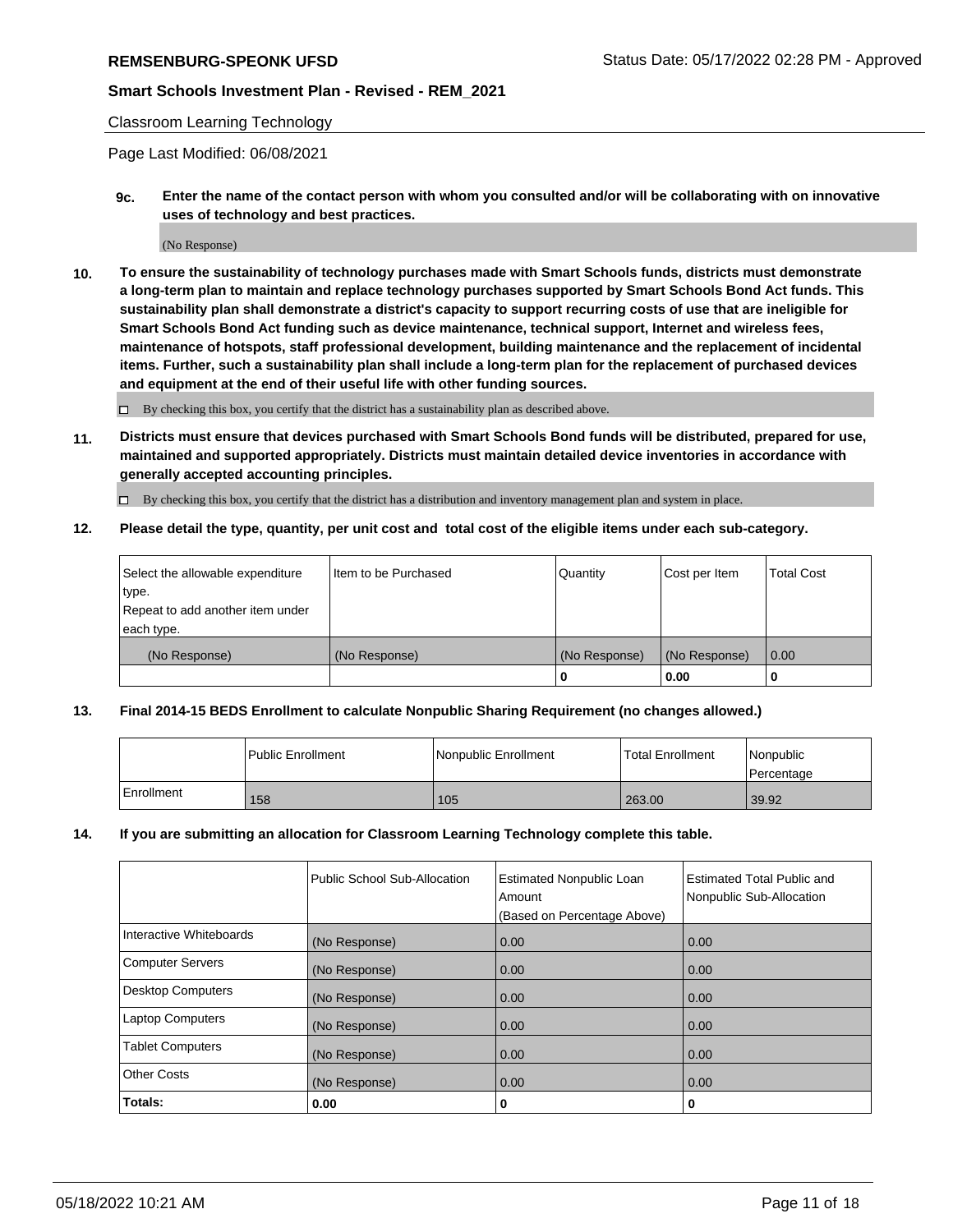#### Pre-Kindergarten Classrooms

Page Last Modified: 05/05/2022

**1. Provide information regarding how and where the district is currently serving pre-kindergarten students and justify the need for additional space with enrollment projections over 3 years.**

NA

- **2. Describe the district's plan to construct, enhance or modernize education facilities to accommodate prekindergarten programs. Such plans must include:**
	- **Specific descriptions of what the district intends to do to each space;**
	- **An affirmation that new pre-kindergarten classrooms will contain a minimum of 900 square feet per classroom;**
	- **The number of classrooms involved;**
	- **The approximate construction costs per classroom; and**
	- **Confirmation that the space is district-owned or has a long-term lease that exceeds the probable useful life of the improvements.**

NA

**3. Smart Schools Bond Act funds may only be used for capital construction costs. Describe the type and amount of additional funds that will be required to support ineligible ongoing costs (e.g. instruction, supplies) associated with any additional pre-kindergarten classrooms that the district plans to add.**

NA

**4. All plans and specifications for the erection, repair, enlargement or remodeling of school buildings in any public school district in the State must be reviewed and approved by the Commissioner. Districts that plan capital projects using their Smart Schools Bond Act funds will undergo a Preliminary Review Process by the Office of Facilities Planning.**

**Please indicate on a separate row each project number given to you by the Office of Facilities Planning.**

| Project Number |  |
|----------------|--|
| (No Response)  |  |
| (No Response)  |  |

**5. Please detail the type, quantity, per unit cost and total cost of the eligible items under each sub-category.**

| Select the allowable expenditure | Item to be purchased | Quantity      | Cost per Item | Total Cost |
|----------------------------------|----------------------|---------------|---------------|------------|
| type.                            |                      |               |               |            |
| Repeat to add another item under |                      |               |               |            |
| each type.                       |                      |               |               |            |
| (No Response)                    | (No Response)        | (No Response) | (No Response) | 0.00       |
| (No Response)                    | (No Response)        | (No Response) | (No Response) | 0.00       |
|                                  |                      | 0             | 0.00          | 0          |

**6. If you have made an allocation for Pre-Kindergarten Classrooms, complete this table.**

**Note that the calculated Total at the bottom of the table must equal the Total allocation for this category that you entered in the SSIP Overview overall budget.**

|                                          | <b>Sub-Allocation</b> |
|------------------------------------------|-----------------------|
| Construct Pre-K Classrooms               | (No Response)         |
| Enhance/Modernize Educational Facilities | (No Response)         |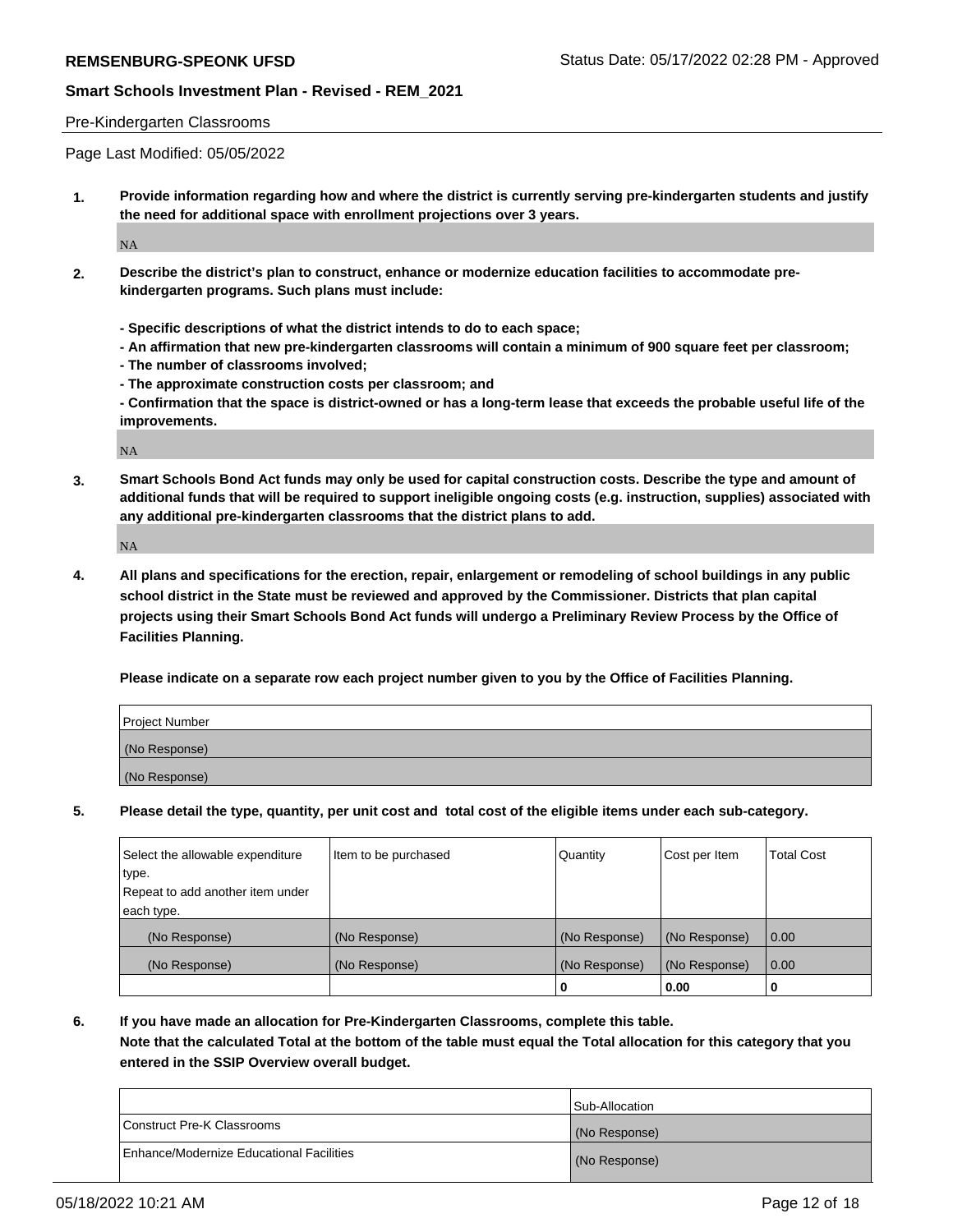# Pre-Kindergarten Classrooms

Page Last Modified: 05/05/2022

|                    | Sub-Allocation |
|--------------------|----------------|
| <b>Other Costs</b> | (No Response)  |
| Totals:            | 0.00           |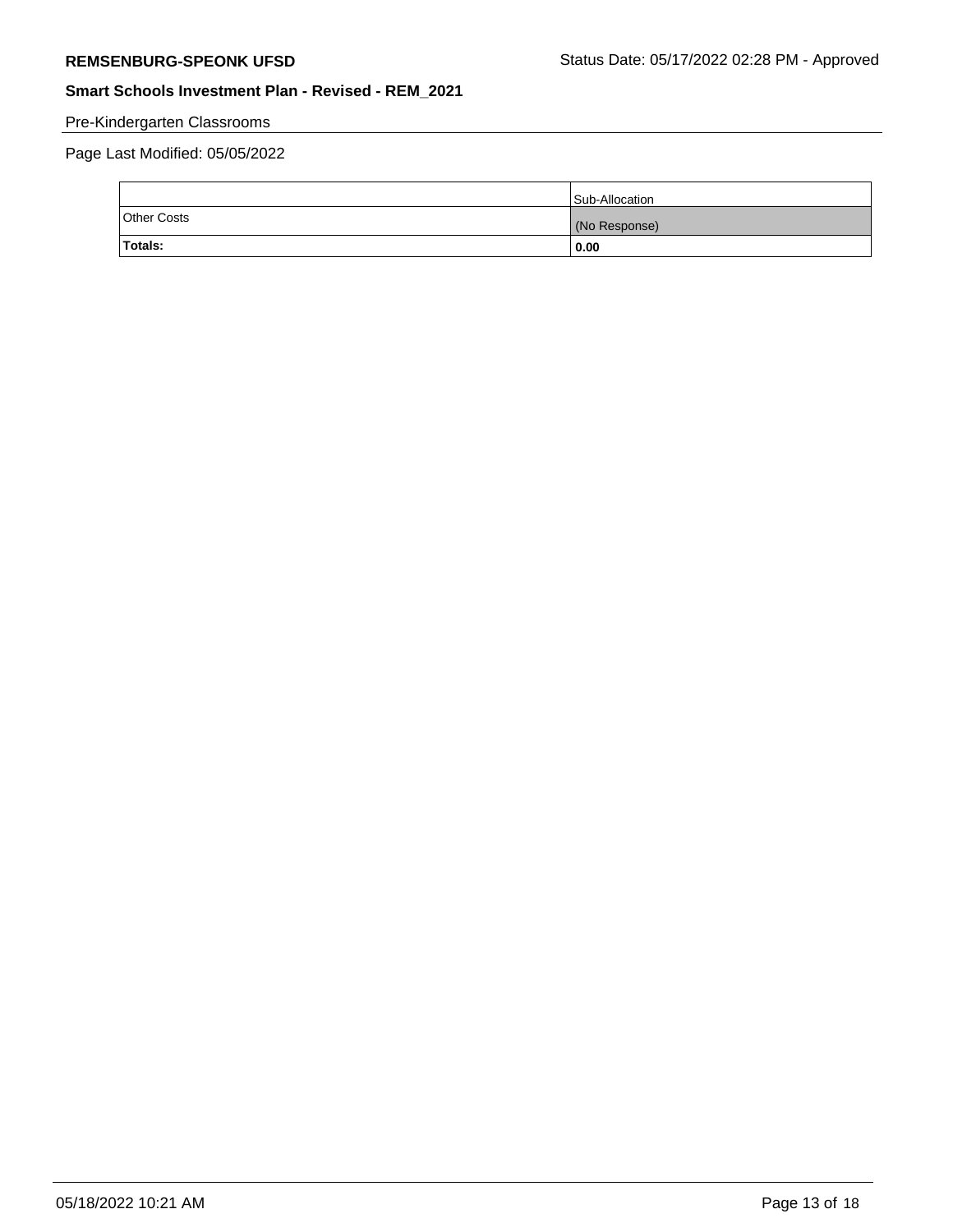#### Replace Transportable Classrooms

Page Last Modified: 06/08/2021

**1. Describe the district's plan to construct, enhance or modernize education facilities to provide high-quality instructional space by replacing transportable classrooms.**

(No Response)

**2. All plans and specifications for the erection, repair, enlargement or remodeling of school buildings in any public school district in the State must be reviewed and approved by the Commissioner. Districts that plan capital projects using their Smart Schools Bond Act funds will undergo a Preliminary Review Process by the Office of Facilities Planning.**

**Please indicate on a separate row each project number given to you by the Office of Facilities Planning.**

| <b>Project Number</b> |  |
|-----------------------|--|
| (No Response)         |  |
| (No Response)         |  |

**3. For large projects that seek to blend Smart Schools Bond Act dollars with other funds, please note that Smart Schools Bond Act funds can be allocated on a pro rata basis depending on the number of new classrooms built that directly replace transportable classroom units.**

**If a district seeks to blend Smart Schools Bond Act dollars with other funds describe below what other funds are being used and what portion of the money will be Smart Schools Bond Act funds.**

(No Response)

**4. Please detail the type, quantity, per unit cost and total cost of the eligible items under each sub-category.**

| Select the allowable expenditure<br>Item to be purchased |               | Quantity      | Cost per Item | <b>Total Cost</b> |
|----------------------------------------------------------|---------------|---------------|---------------|-------------------|
| type.                                                    |               |               |               |                   |
| Repeat to add another item under                         |               |               |               |                   |
| each type.                                               |               |               |               |                   |
| (No Response)                                            | (No Response) | (No Response) | (No Response) | 0.00              |
| (No Response)                                            | (No Response) | (No Response) | (No Response) | 0.00              |
|                                                          |               | 0             | 0.00          |                   |

**5. If you have made an allocation for Replace Transportable Classrooms, complete this table. Note that the calculated Total at the bottom of the table must equal the Total allocation for this category that you entered in the SSIP Overview overall budget.**

|                                                | Sub-Allocation |
|------------------------------------------------|----------------|
| Construct New Instructional Space              | (No Response)  |
| Enhance/Modernize Existing Instructional Space | (No Response)  |
| <b>Other Costs</b>                             | (No Response)  |
| Totals:                                        | 0.00           |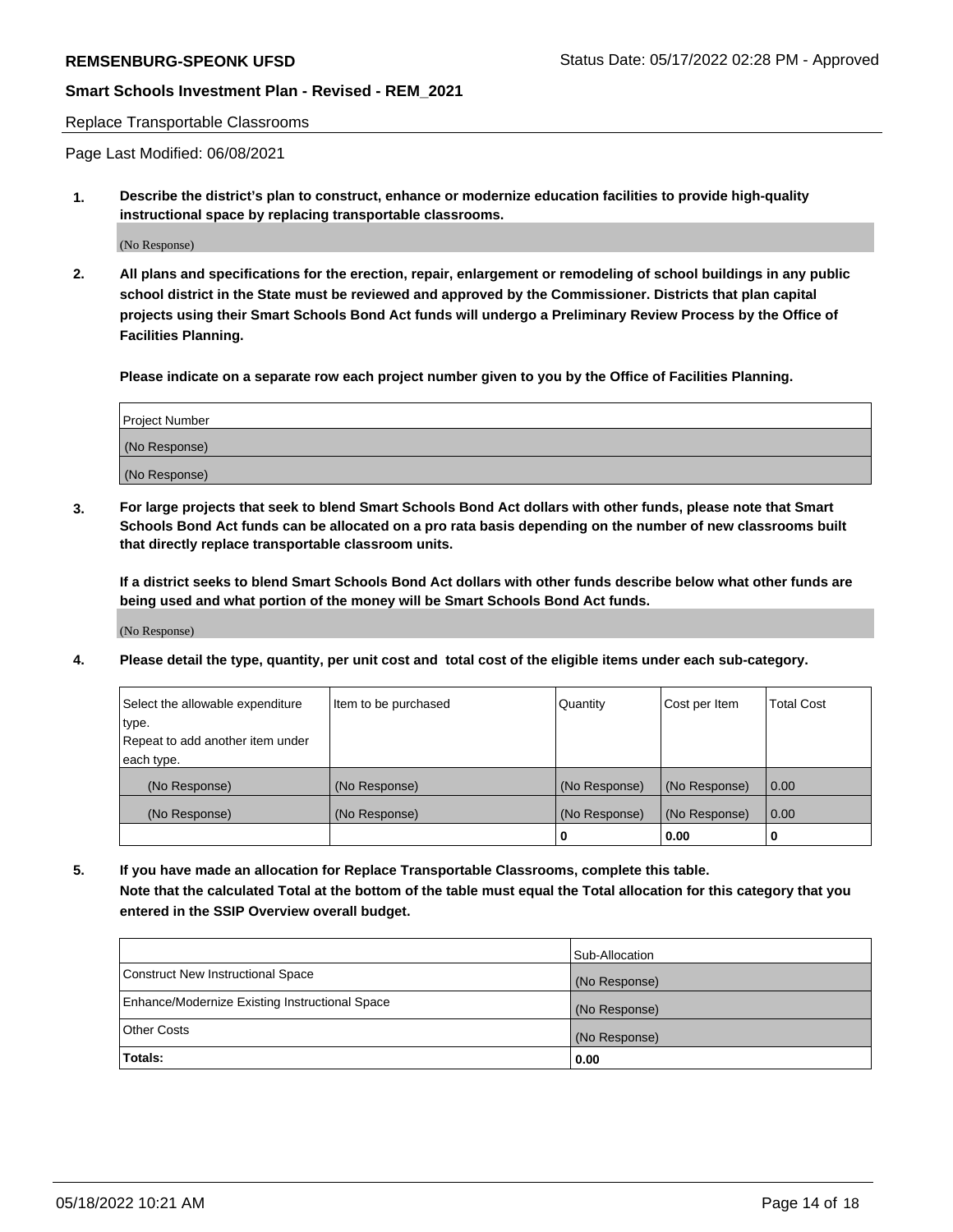# High-Tech Security Features

Page Last Modified: 05/05/2022

**1. Describe how you intend to use Smart Schools Bond Act funds to install high-tech security features in school buildings and on school campuses.**

Technology Plan Goal 1: **Update and add cameras to the current system.**

There are significant gaps in the coverage areas of the district's buildings and grounds, which significantly limits security protocols. Additionally, the cameras planned for replacement are at the end of their useful life.

**2. All plans and specifications for the erection, repair, enlargement or remodeling of school buildings in any public school district in the State must be reviewed and approved by the Commissioner. Smart Schools plans with any expenditures in the High-Tech Security category require a project number from the Office of Facilities Planning. Districts must submit an SSBA LOI and receive project numbers prior to submitting the SSIP. As indicated on the LOI, some projects may be eligible for a streamlined review and will not require a building permit. Please indicate on a separate row each project number given to you by the Office of Facilities Planning.**

| Project Number        |  |
|-----------------------|--|
| 58-09-01-02-0-002-BA1 |  |

- **3. Was your project deemed eligible for streamlined Review?**
	- Yes
	- $\hfill \square$  No
	- **3a. Districts with streamlined projects must certify that they have reviewed all installations with their licensed architect or engineer of record, and provide that person's name and license number. The licensed professional must review the products and proposed method of installation prior to implementation and review the work during and after completion in order to affirm that the work was code-compliant, if requested.**

By checking this box, you certify that the district has reviewed all installations with a licensed architect or engineer of record.

**4. Include the name and license number of the architect or engineer of record.**

| Name         | l License Number |
|--------------|------------------|
| Steven Walsh | 68018            |

**5. Please detail the type, quantity, per unit cost and total cost of the eligible items under each sub-category.**

| Select the allowable expenditure<br>type.<br>Repeat to add another item under<br>each type. | Item to be purchased                                                                               | Quantity | Cost per Item | <b>Total Cost</b> |
|---------------------------------------------------------------------------------------------|----------------------------------------------------------------------------------------------------|----------|---------------|-------------------|
| <b>Electronic Security System</b>                                                           | Axis P3245-V Indoor Dome IP Security<br>Camera                                                     | -1       | 399.20        | 399.20            |
| <b>Electronic Security System</b>                                                           | 1 Camera Connection Genetic License                                                                | -1       | 127.50        | 127.50            |
| <b>Electronic Security System</b>                                                           | Wire -1 Run Category 3, 2 Runs<br>Category 6, Materials Triple 4 Pair O/L                          |          | 343.11        | 343.11            |
| <b>Electronic Security System</b>                                                           | <b>Installation for Security Camera Wires</b>                                                      |          | 180.00        | 180.00            |
| <b>Electronic Security System</b>                                                           | Labor to Integrate Camera, Licence,<br>System - APS PKG-RV INTG 3rd Party<br><b>Video Services</b> |          | 1,237.50      | 1,237.50          |
| <b>Entry Control System</b>                                                                 | Axis A8207-VE Network Video Door                                                                   |          | 1.199.20      | 1.199.20          |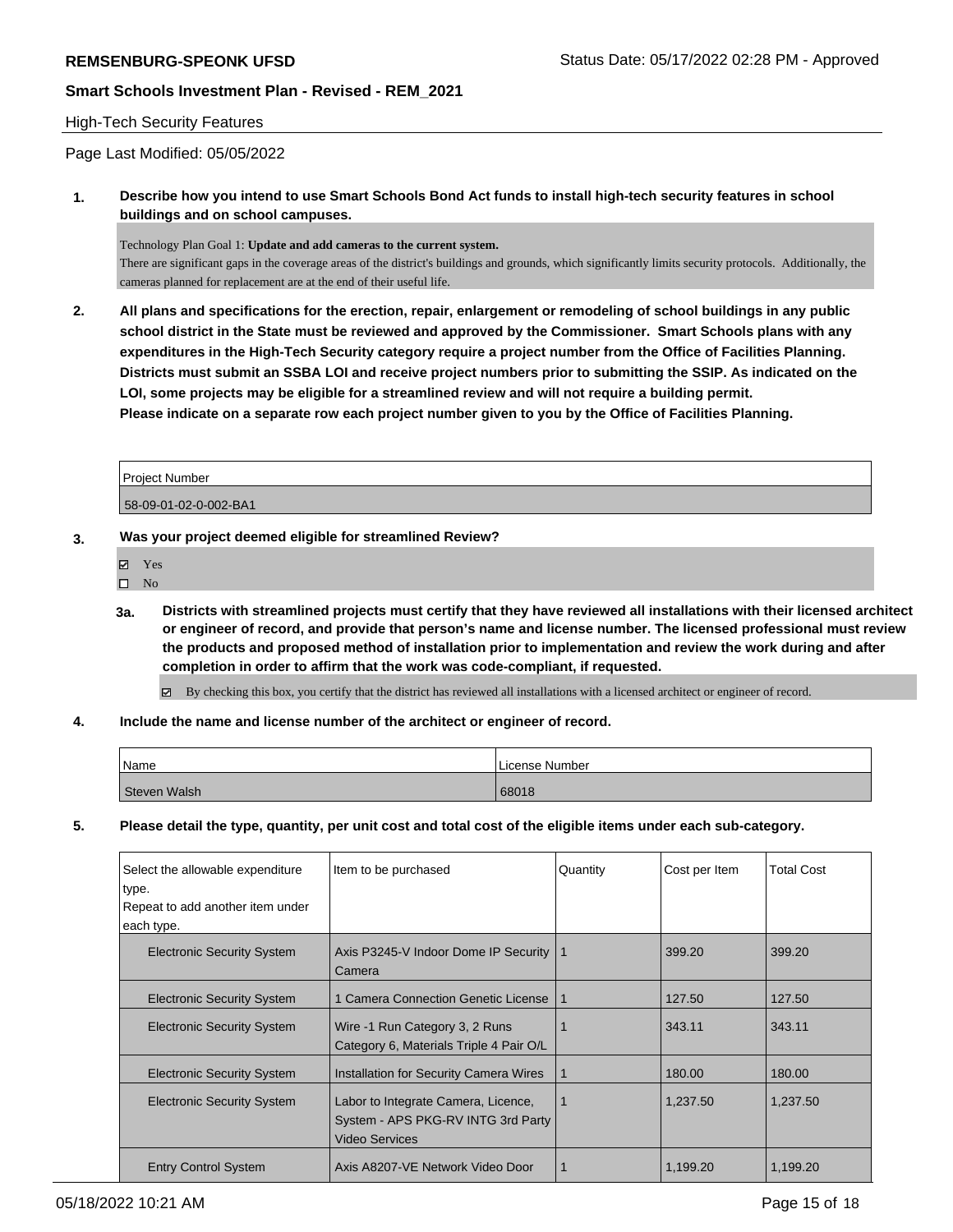# High-Tech Security Features

Page Last Modified: 05/05/2022

| Select the allowable expenditure | Item to be purchased                                                             | Quantity       | Cost per Item | <b>Total Cost</b> |
|----------------------------------|----------------------------------------------------------------------------------|----------------|---------------|-------------------|
| type.                            |                                                                                  |                |               |                   |
| Repeat to add another item under |                                                                                  |                |               |                   |
| each type.                       |                                                                                  |                |               |                   |
|                                  | Station, IP-Based, Integrated HDTV<br>Camera, WDR - Intercom Hardware            |                |               |                   |
| <b>Entry Control System</b>      | 2N Indoor Compact Answering Unit -<br>Receiver                                   | $\overline{2}$ | 340.00        | 680.00            |
| <b>Entry Control System</b>      | Wire - 1 Run Category 3, 2 Runs<br>Category 6, Material Triple 4 Pair O/L        | 3              | 217.30        | 651.90            |
| <b>Entry Control System</b>      | Installation for Intercom Wires                                                  | 3              | 114.00        | 342.00            |
| <b>Entry Control System</b>      | Labor - Test 10 Cables for Category<br>5E Compliance                             | 3              | 171.00        | 513.00            |
| <b>Entry Control System</b>      | Labor to Integrate Intercom, APS PKG-<br><b>RV INTG 3rd Party Video Services</b> | 3              | 1,170.00      | 3,510.00          |
|                                  |                                                                                  | 20             | 5,498.81      | 9,183             |

**6. If you have made an allocation for High-Tech Security Features, complete this table. Enter each Sub-category Public Allocation based on the the expenditures listed in Table #5.**

|                                                      | Sub-Allocation |
|------------------------------------------------------|----------------|
| Capital-Intensive Security Project (Standard Review) | (No Response)  |
| <b>Electronic Security System</b>                    | 9,183.41       |
| <b>Entry Control System</b>                          | (No Response)  |
| Approved Door Hardening Project                      | (No Response)  |
| <b>Other Costs</b>                                   | (No Response)  |
| Totals:                                              | 9,183.41       |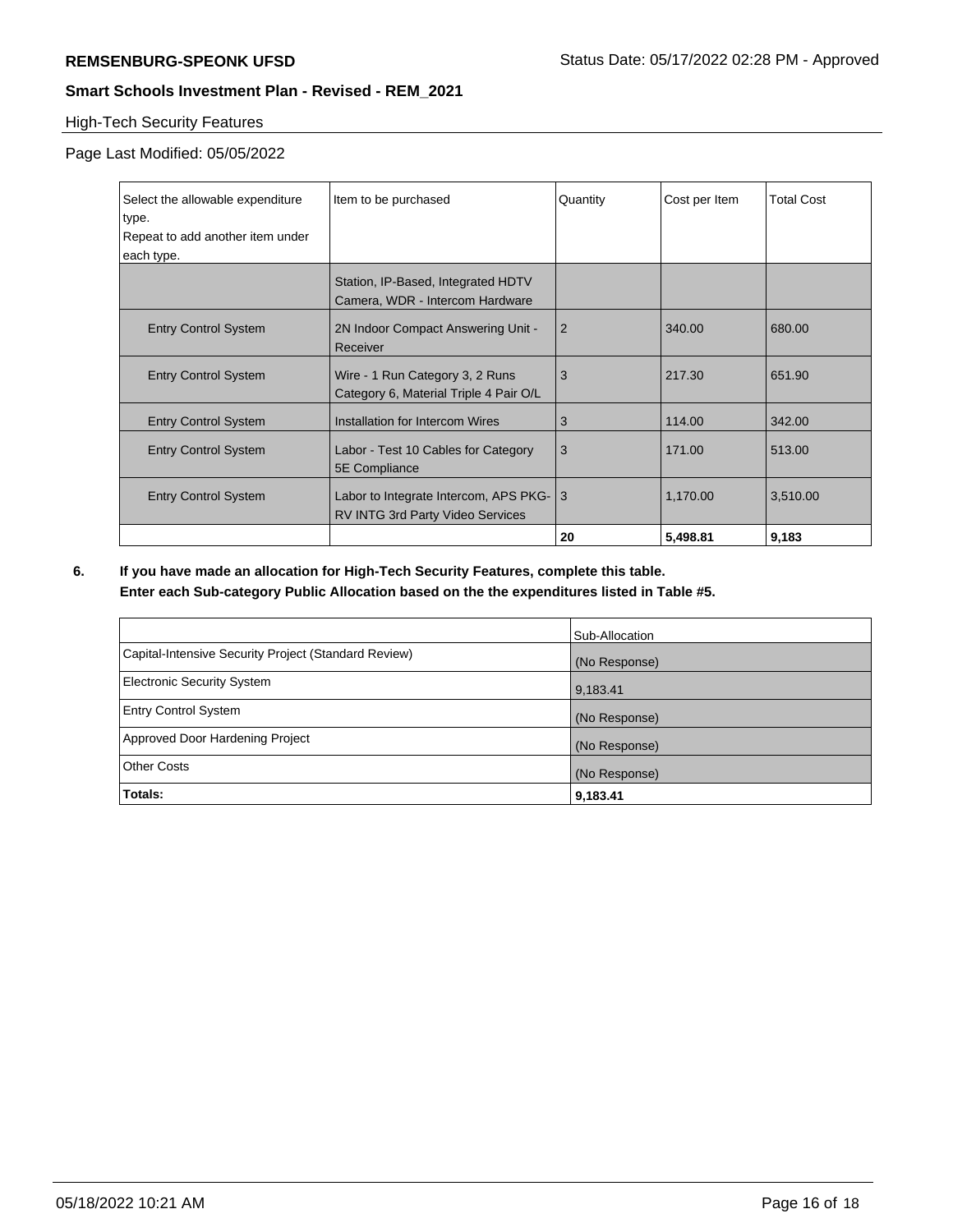#### Non-Public Schools

Page Last Modified: 06/22/2021

**1. Describe your plan to utilize SSBA funds to purchase devices and loan to the nonpublic schools within your district. Please specify what devices have been requested by the nonpublic schools. If the nonpublic schools have not finalized requests, the district should provide the date nonpublic schools will submit the request by.**

**Please note: If this plan has been identified as a Remote Learning Plan to be submitted and reviewed on an expedited basis, the district should state that they will reach out to the nonpublic schools upon submission of the application, in lieu of responding to the question above.**

The non-public schools are not entitled to participate in the current submission (high-tech security). If a subsequent submission is made and entitles the non-public school to claim a share, contact will be made to gather their interest.

**2. A final Smart Schools Investment Plan cannot be approved until school authorities have adopted regulations specifying the date by which requests from nonpublic schools for the purchase and loan of Smart Schools Bond Act classroom technology must be received by the district.**

 $\boxtimes$  By checking this box, you certify that you have such a plan and associated regulations in place that have been made public.

**2a. Please enter the date each year nonpublic schools must request loanable items from the school district. This date cannot be earlier than June 1 of the previous school year.**

June 1

#### **3. Final 2014-15 BEDS Enrollment to calculate Nonpublic Sharing Requirement (no changes allowed.)**

|            | <b>Public Enrollment</b> | Nonpublic Enrollment | <b>Total Enrollment</b> | l Nonpublic Percentage |
|------------|--------------------------|----------------------|-------------------------|------------------------|
| Enrollment | 158                      | 105                  | 263.00                  | 39.92                  |

#### **4. Nonpublic Loan Calculator**

|                                                          | Loanable     | Loanable   | Additional       | l Estimated | Previously | Cumulative | Final Per  | Final Total       |
|----------------------------------------------------------|--------------|------------|------------------|-------------|------------|------------|------------|-------------------|
|                                                          | School       | Classroom  | Nonpublic        | Per Pupil   | Approved   | Per Pupil  | Pupil Loan | ∣Loan             |
|                                                          | Connectivity | Technology | Loan             | Amount -    | Per Pupil  | Loan       | Amount -   | Amount -          |
|                                                          |              |            | (Optional)       | This Plan   | Amount(s)  | Amount     | This Plan  | This Plan         |
| <b>Required Nonpublic</b><br>Loan                        | 0.00         | 0.00       |                  | 0.00        | 0.00       | 0.00       | 0.00       | $\overline{0.00}$ |
| Final Adjusted Loan<br>I - (If additional loan<br>funds) | 0.00         | 0.00       | (No<br>Response) | 0.00        | 0.00       | 0.00       | 0.00       | 0.00              |

#### **5. Nonpublic Share**

|                                          | Final Per Pupil Amount | Final Nonpublic Loan Amount |
|------------------------------------------|------------------------|-----------------------------|
| Pending and Previously<br>Approved Plans | 0.00                   | 0.00                        |
| This Plan                                | 0.00                   | 0.00                        |
| Total                                    | 0.00                   | 0.00                        |

#### **6. Distribution of Nonpublic Loan Amount by School**

| l Nonpublic School Name   | 2018-19 K-12 Enrollment | Special Ed School? If Yes, not eligible |
|---------------------------|-------------------------|-----------------------------------------|
| RAYNOR COUNTRY DAY SCHOOL | 106                     | ' No                                    |

**7. Please detail the type, quantity and per unit cost of the eligible items under each sub-category.**